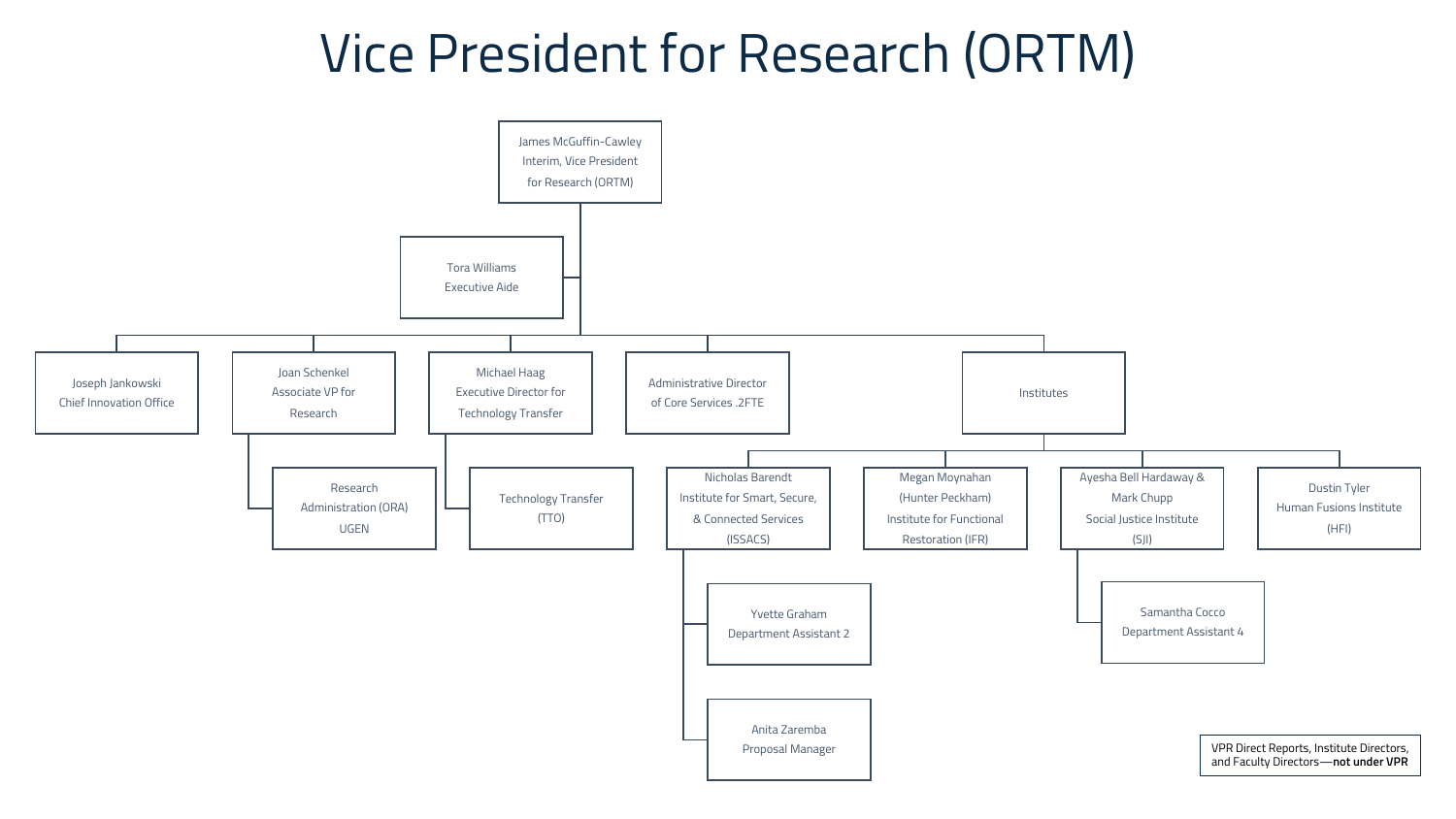## FY22 Organizational Structure Plan